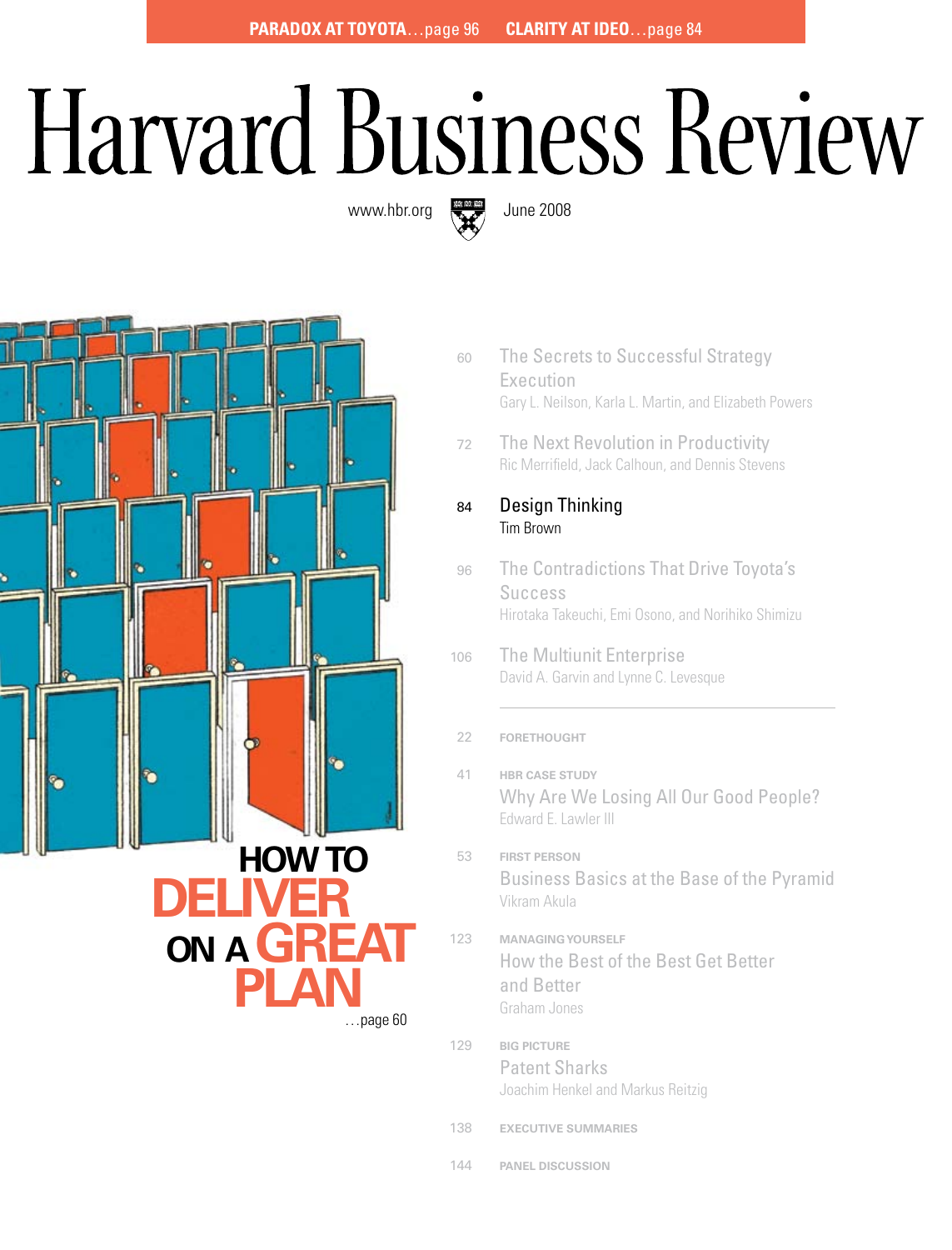# **Design**

ASSESSMENT RESERVE

Art Credit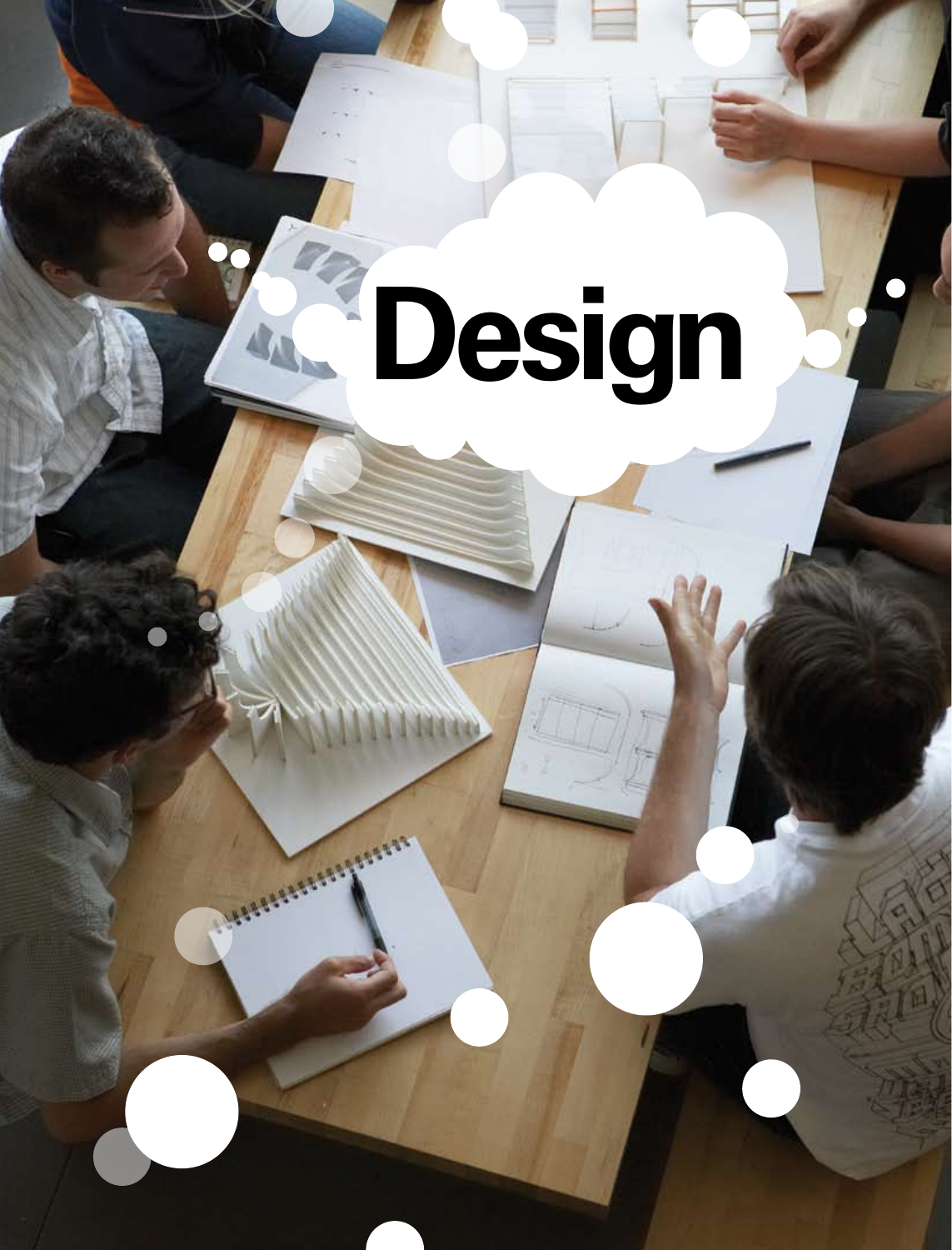*Thinking like a designer can transform the way you develop products, services, processes – and even strategy.*

**HOMAS EDISON created the electric lightbulb and then wrapped an entire industry around it. The lightbulb is most often thought of as his signature invention, but Edison understood that the bulb was little more than a parlor trick without a system of electric power generation and transmission to make it truly useful. So he created that, too. T**

**by Tim Brown**

**Thinking**

**Thus Edison's genius lay in his ability to conceive of a fully developed marketplace, not simply a discrete device. He was able to envision how people would want to use what he made, and he engineered toward that insight. He wasn't always prescient (he**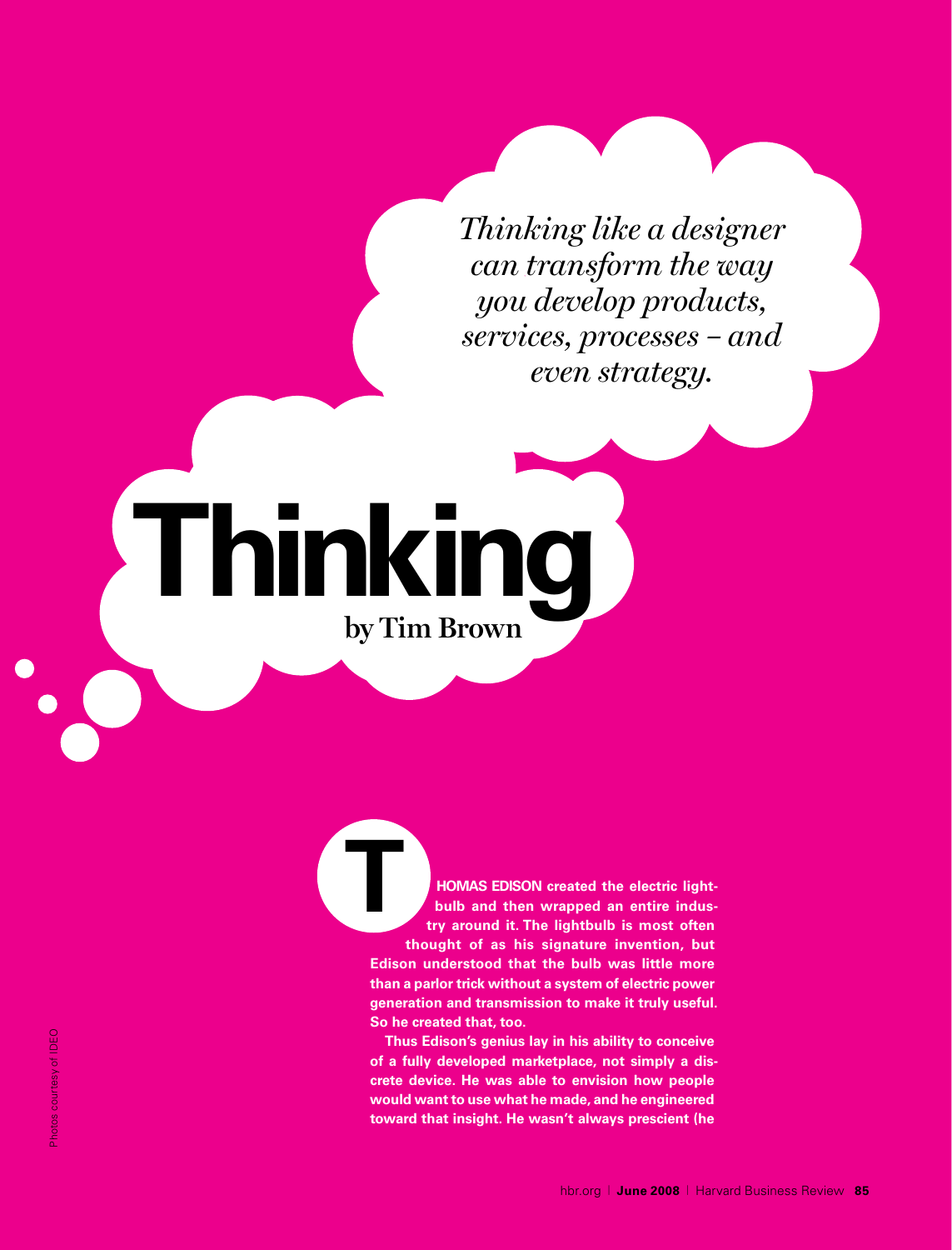originally believed the phonograph would be used mainly as a business machine for recording and replaying dictation), but he invariably gave great consideration to users' needs and preferences.

Edison's approach was an early example of what is now called "design thinking" – a methodology that imbues the full spectrum of innovation activities with a human-centered design ethos. By this I mean that innovation is powered by a thorough understanding, through direct observation, of what people want and need in their lives and what they like or dislike about the way particular products are made, packaged, marketed, sold, and supported.

Many people believe that Edison's greatest invention was the modern R&D laboratory and methods of experimental investigation. Edison wasn't a narrowly specialized scientist

but a broad generalist with a shrewd business sense. In his Menlo Park, New Jersey, laboratory he surrounded himself with gifted tinkerers, improvisers, and experimenters. Indeed, he broke the mold of the "lone genius inventor" by creating a team-based approach to innovation. Although Edison biographers write of the camaraderie enjoyed by this merry band, the process also featured endless rounds of trial and error – the "99% perspiration" in Edison's famous definition of genius. His approach was

intended not to validate preconceived hypotheses but to help experimenters learn something new from each iterative stab. Innovation is hard work; Edison made it a profession that blended art, craft, science, business savvy, and an astute understanding of customers and markets.

Design thinking is a lineal descendant of that tradition. Put simply, it is a discipline that uses the designer's sensibility and methods to match people's needs with what is technologically feasible and what a viable business strategy can convert into customer value and market opportunity. Like Edison's painstaking innovation process, it often entails a great deal of perspiration.

I believe that design thinking has much to offer a business world in which most management ideas and best practices are freely available to be copied and exploited. Leaders now look to innovation as a principal source of differentiation and competitive advantage; they would do well to incorporate design thinking into all phases of the process.

# **Getting Beneath the Surface**

Historically, design has been treated as a downstream step in the development process – the point where designers, who have played no earlier role in the substantive work of innovation, come along and put a beautiful wrapper around the idea. To be sure, this approach has stimulated market growth in many areas by making new products and technologies aesthetically attractive and therefore more desirable to consumers or by enhancing brand perception through smart, evocative advertising and communication strategies. During the latter half of the twentieth century design became an increasingly valuable competitive asset in, for example, the consumer electronics, automotive, and consumer packaged goods industries. But in most others it remained a latestage add-on.

Now, however, rather than asking designers to make an already developed idea more attractive to consumers, companies are asking them to create ideas that better meet consumers' needs and desires. The former role is tactical, and results in limited value creation; the latter is strategic, and leads to dramatic new forms of value.

Moreover, as economies in the developed world shift from

industrial manufacturing to knowledge work and service delivery, innovation's terrain is expanding. Its objectives are no longer just physical products; they are new sorts of processes, services, IT-powered interactions, entertainments, and ways of communicating and collaborating – exactly the kinds of human-centered activities in which design thinking can make a decisive difference. (See the sidebar "A Design Thinker's Personality Profile.")

Consider the large health care provider Kaiser Permanente, which sought to improve the overall quality of both patients' and medical practitioners' experiences. Businesses in the service sector can often make significant innovations on the front lines of service creation and delivery. By teaching design thinking techniques to nurses, doctors, and administrators, Kaiser hoped to inspire its practitioners to contribute new ideas. Over the course of several months Kaiser teams participated in workshops with the help of my firm, IDEO, and a group of Kaiser coaches. These workshops led to a portfolio of innovations, many of which are being rolled out across the company.

One of them – a project to reengineer nursing-staff shift changes at four Kaiser hospitals – perfectly illustrates both the broader nature of innovation "products" and the value of a holistic design approach. The core project team included a strategist (formerly a nurse), an organizational-development specialist, a technology expert, a process designer, a union representative, and designers from IDEO. This group worked with innovation teams of frontline practitioners in each of the four hospitals.

During the earliest phase of the project, the core team collaborated with nurses to identify a number of problems in the way shift changes occurred. Chief among these was the fact that nurses routinely spent the first 45 minutes of each shift at the nurses' station debriefing the departing shift about the status of patients. Their methods of information exchange were

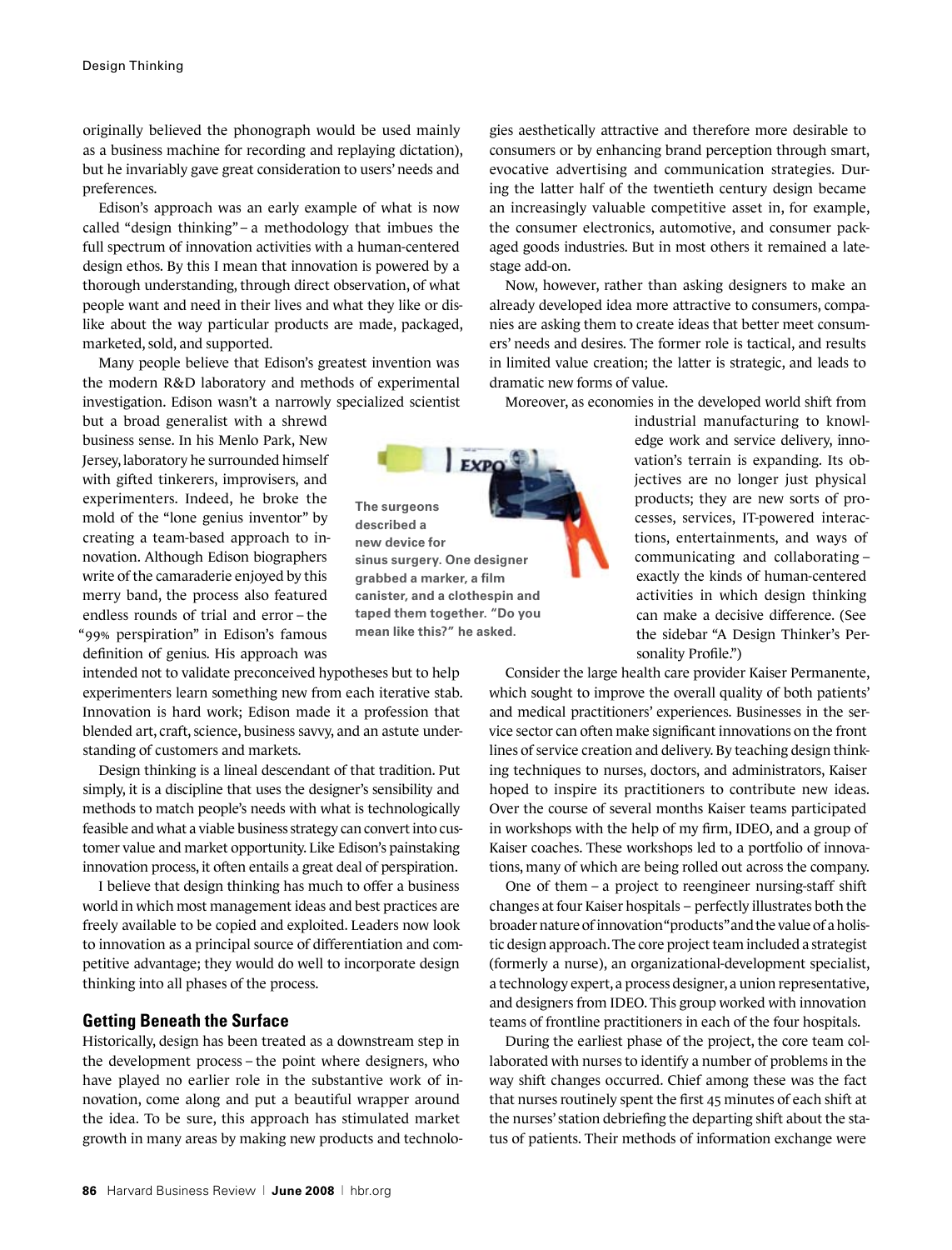# A Design Thinker's Personality Profile

Contrary to popular opinion, you don't need weird shoes or a black turtleneck to be a design thinker. Nor are design thinkers necessarily created only by design schools, even though most professionals have had some kind of design training. My experience is that many people outside professional design have a natural aptitude for design thinking, which the right development and experiences can unlock. Here, as a starting point, are some of the characteristics to look for in design thinkers:

**Empathy.** They can imagine the world from multiple perspectives – those of colleagues, clients, end users, and customers (current and prospective). By taking a "people first" approach, design thinkers can imagine solutions that are inherently desirable and meet explicit or latent needs. Great design thinkers observe the world in minute detail. They notice things that others do not and use their insights to inspire innovation.

**Integrative thinking.** They not only rely on analytical processes (those that produce either/or choices) but also exhibit the ability to see all of the salient – and sometimes contradictory – aspects of a confounding problem and create novel solutions that go beyond and dramatically improve on existing alternatives. (See Roger Martin's *The Opposable Mind: How Successful Leaders Win Through Integrative Thinking*.)

**Optimism.** They assume that no matter how challenging the constraints of a given problem, at least one potential solution is better than the existing alternatives.

**Experimentalism.** Significant innovations don't come from incremental tweaks. Design thinkers pose questions and explore constraints in creative ways that proceed in entirely new directions.

**Collaboration.** The increasing complexity of products, services, and experiences has replaced the myth of the lone creative genius with the reality of the enthusiastic interdisciplinary collaborator. The best design thinkers don't simply work alongside other disciplines; many of them have significant experience in more than one. At IDEO we employ people who are engineers *and* marketers, anthropologists *and* industrial designers, architects *and* psychologists.

different in every hospital, ranging from recorded dictation to face-to-face conversations. And they compiled the information they needed to serve patients in a variety of ways – scrawling quick notes on the back of any available scrap of paper, for example, or even on their scrubs. Despite a significant investment of time, the nurses often failed to learn some of the things that mattered most to patients, such as how they had fared during the previous shift, which family members were with them, and whether or not certain tests or therapies had been administered. For many patients, the team learned, each shift change felt like a hole in their care. Using the insights gleaned from observing these important times of transition, the innovation teams explored potential solutions through brainstorming and rapid prototyping. (Prototypes of a service innovation will of course not be physical, but they must be tangible. Because pictures help us understand what is learned through prototyping, we often videotape the performance of prototyped services, as we did at Kaiser.)

Prototyping doesn't have to be complex and expensive. In another health care project, IDEO helped a group of surgeons develop a new device for sinus surgery. As the surgeons described the ideal physical characteristics of the instrument, one of the designers grabbed a whiteboard marker, a film canister, and a clothespin and taped them together. "Do you mean like this?" he asked. With his rudimentary prototype in hand, the surgeons were able to be much more precise about what the ultimate design should accomplish.

Prototypes should command only as much time, effort, and investment as are needed to generate useful feedback and evolve an idea. The more "finished" a prototype seems, the less likely its creators will be to pay attention to and profit from feedback. The goal of prototyping isn't to finish. It is to learn about the strengths and weaknesses of the idea and to identify new directions that further prototypes might take.

The design that emerged for shift changes had nurses passing on information in front of the patient rather than at the nurses' station. In only a week the team built a working prototype that included new procedures and some simple software with which nurses could call up previous shift-change notes and add new ones. They could input patient information throughout a shift rather than scrambling at the end to pass it on. The software collated the data in a simple format customized for each nurse at the start of a shift. The result was both higher-quality knowledge transfer and reduced prep time, permitting much earlier and better-informed contact with patients.

As Kaiser measured the impact of this change over time, it learned that the mean interval between a nurse's arrival and first interaction with a patient had been more than halved, adding a huge amount of nursing time across the four hospitals. Perhaps just as important was the effect on the quality of the nurses' work experience. One nurse commented, "I'm an hour ahead, and I've only been here 45 minutes." Another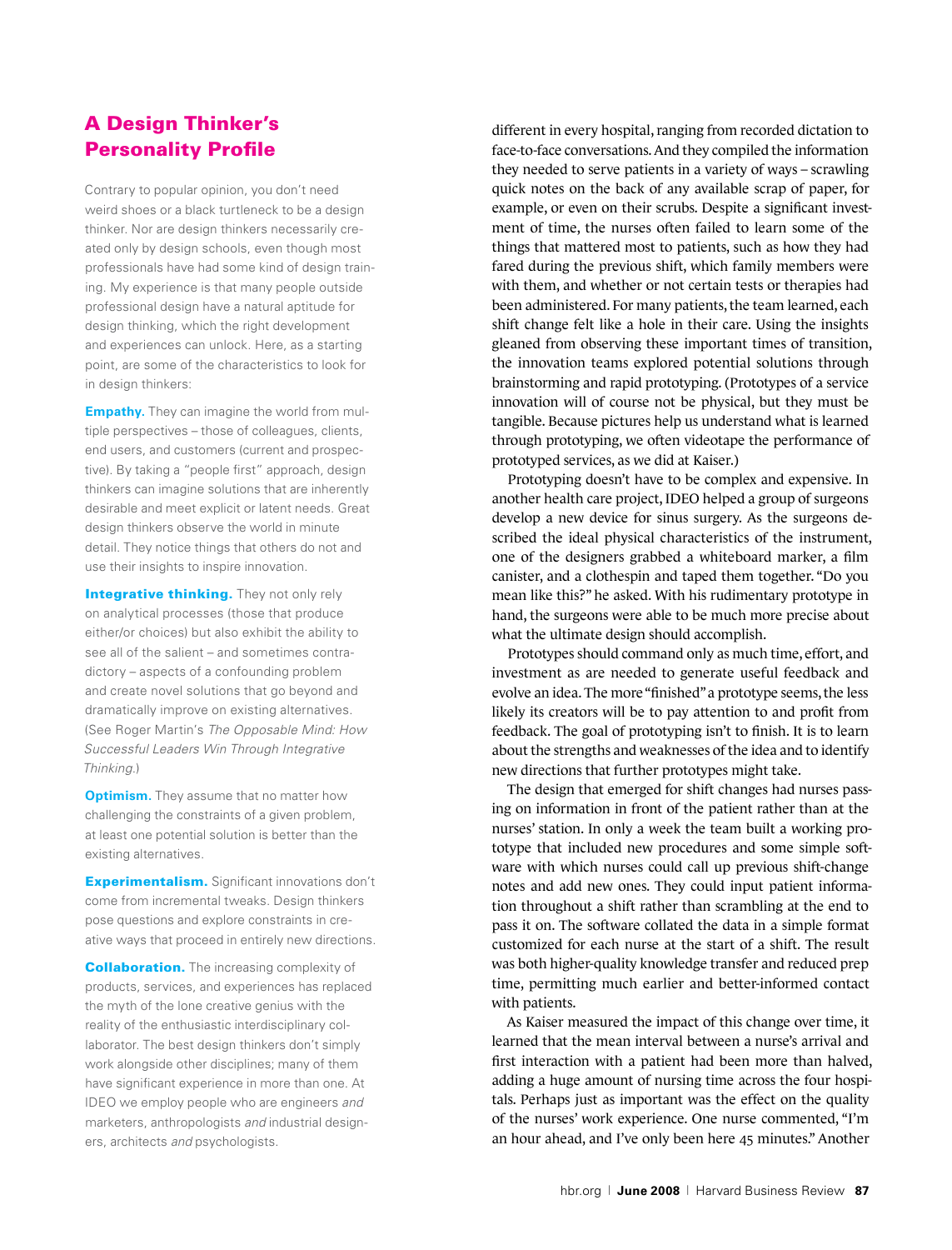said, "[This is the] first time I've ever made it out of here at the end of my shift."

Thus did a group of nurses significantly improve their patients' experience while also improving their own job satisfaction and productivity. By applying a human-centered design methodology, they were able to create a relatively small process innovation that produced an outsize impact. The new shift changes are being rolled out across the Kaiser system, and the capacity to reliably record critical patient information is being integrated into an electronic medical records initiative at the company. 3

What might happen at Kaiser if every nurse, doctor, and administrator in every hospital felt empowered to tackle problems the way this group did? To find out, Kaiser has created the Garfield Innovation Center, which is run by Kaiser's original core team and acts as a consultancy to the entire organization. The center's mission is to pursue innovation that enhances the patient experience and, more broadly, to envision Kaiser's "hospital of the future." It is introducing tools for design thinking across the Kaiser system.

## **How Design Thinking Happens**

The myth of creative genius is resilient: We believe that great ideas pop fully formed out of brilliant minds, in feats of imagination well beyond the abilities of mere mortals. But what the Kaiser nursing team accomplished was neither a sudden breakthrough nor the lightning strike of genius; it was the result of hard work augmented by a creative human-centered discovery process and followed by iterative cycles of prototyping, testing, and refinement.

The design process is best described metaphorically as a system of spaces rather than a predefined series of orderly steps. The spaces demarcate different sorts of related activities that together form the continuum of innovation. Design thinking can feel chaotic to those experiencing it for the first time. But over the life of a project participants come to see – as they did at Kaiser – that the process makes sense and achieves results, even though its architecture differs from the linear, milestone-based processes typical of other kinds of business activities.

Design projects must ultimately pass through three spaces (see the exhibit at right). We label these "inspiration," for the circumstances (be they a problem, an opportunity, or both) that motivate the search for solutions; "ideation," for the pro-

Make the case to the business – spread the word **Implementatio<sup>n</sup>**



**Execute the Vision** Engineer the experience



**Communicate** internally – don't work in the dark!

Tell more stories (they keep ideas alive)

Apply integrative thinking

> Build creative frameworks (order out of chaos)

Move on to the next project – repeat



Help marketing design a communication strategy

Prototype some more, test with users, test internally



Prototype, test, prototype, test…

Put customers in the midst of everything; describe their journeys

Make many sketches, concoct scenarios



**Brainstorm**

2 **<sup>I</sup>deatio<sup>n</sup>**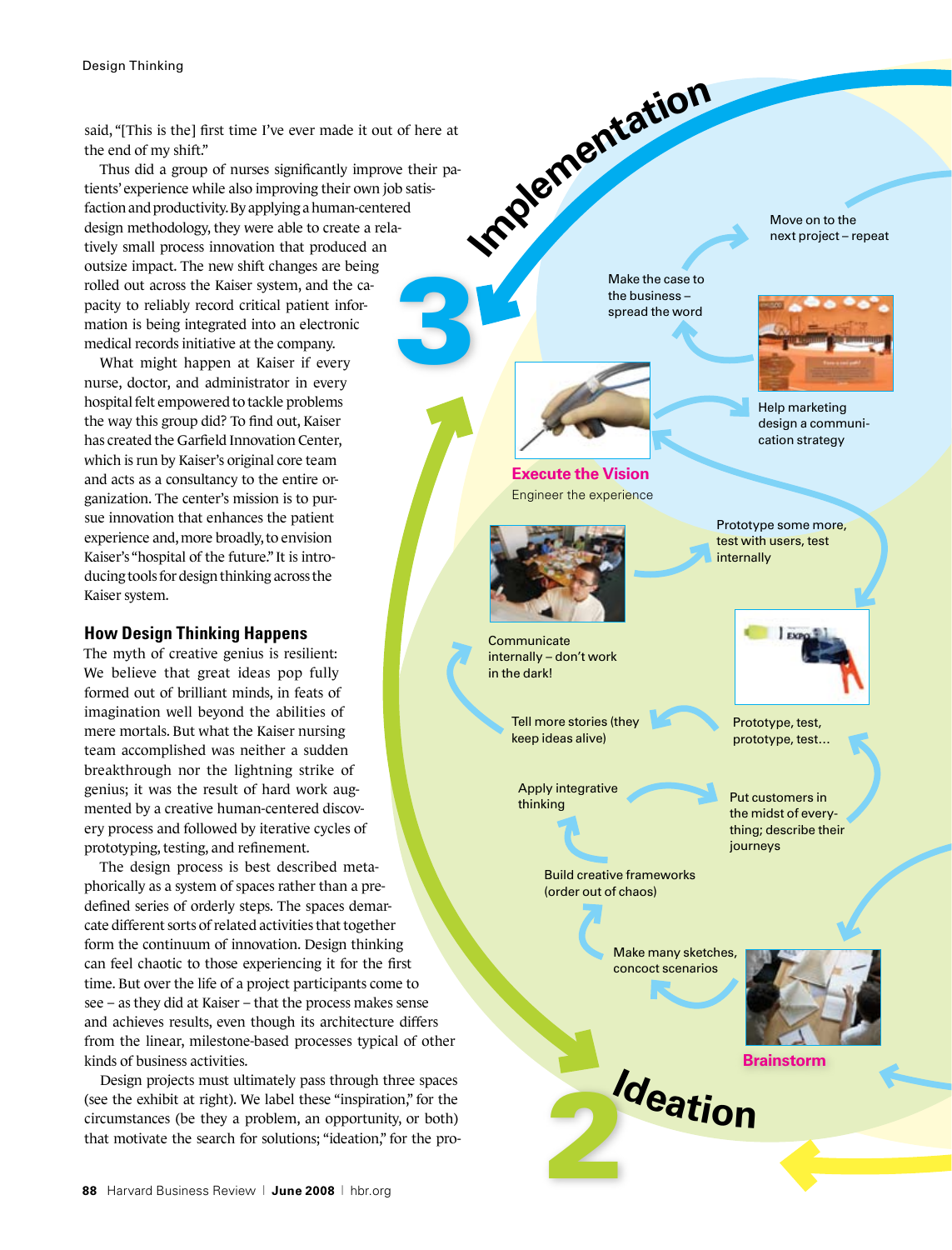# **Expect Success**

1

Build implementation resources into your plan

What's the business problem? Where's the opportunity? What has changed (or soon may change)?



**<sup>I</sup>nspiratio<sup>n</sup>**

Look at the world: Observe what people do, how they think, what they need and want

Involve many disciplines from the start (e.g., engineering & marketing)

Pay close attention to "extreme" users such as children or the elderly



Are valuable ideas, assets, and expertise hiding inside the business?

> Organize information and synthesize possibilities (tell more stories!)

What are the business constraints (time, lack of resources, impoverished customer base, shrinking market)?

Have a project room where you can share insights, tell stories



cess of generating, developing, and testing ideas that may lead to solutions; and "implementation," for the charting of a path to market. Projects will loop back through these spaces – particularly the first two – more than once as ideas are refined and new directions taken.

Sometimes the trigger for a project is leadership's recognition of a serious change in business fortunes. In 2004 Shimano, a Japanese manufacturer of bicycle components, faced flattening growth in its traditional high-end road-racing and mountain-bike segments in the United States. The company had always relied on technology innovations to drive its growth and naturally tried to predict where the next one might come from. This time Shimano thought a high-end casual bike that appealed to boomers would be an interesting area to explore. IDEO was invited to collaborate on the project.

During the inspiration phase, an interdisciplinary team of IDEO and Shimano people – designers, behavioral scientists, marketers, and engineers – worked to identify appropriate constraints for the project. The team began with a hunch that it should focus more broadly than on the high-end market, which might prove to be neither the only nor even the best source of new growth. So it set out to learn why 90% of American adults don't ride bikes. Looking for new ways to think about the problem, the team members spent time with all kinds of consumers. They discovered that nearly everyone they met rode a bike as a child and had happy memories of doing so. They also discovered that many Americans are intimidated by cycling today – by the retail experience (including the young, Lycra-clad athletes who serve as sales staff in most independent bike stores); by the complexity and cost of the bikes, accessories, and specialized clothing; by the danger of cycling on roads not designed for bicycles; and by the demands of maintaining a technically sophisticated bike that is ridden infrequently.

This human-centered exploration – which took its insights from people outside Shimano's core customer base – led to the realization that a whole new category of bicycling might be able to reconnect American consumers to their experiences as children while also dealing with the root causes of their feelings of intimidation – thus revealing a large untapped market.

The design team, responsible for every aspect of what was envisioned as a holistic experience, came up with the concept of "Coasting." Coasting would aim to entice lapsed bikers into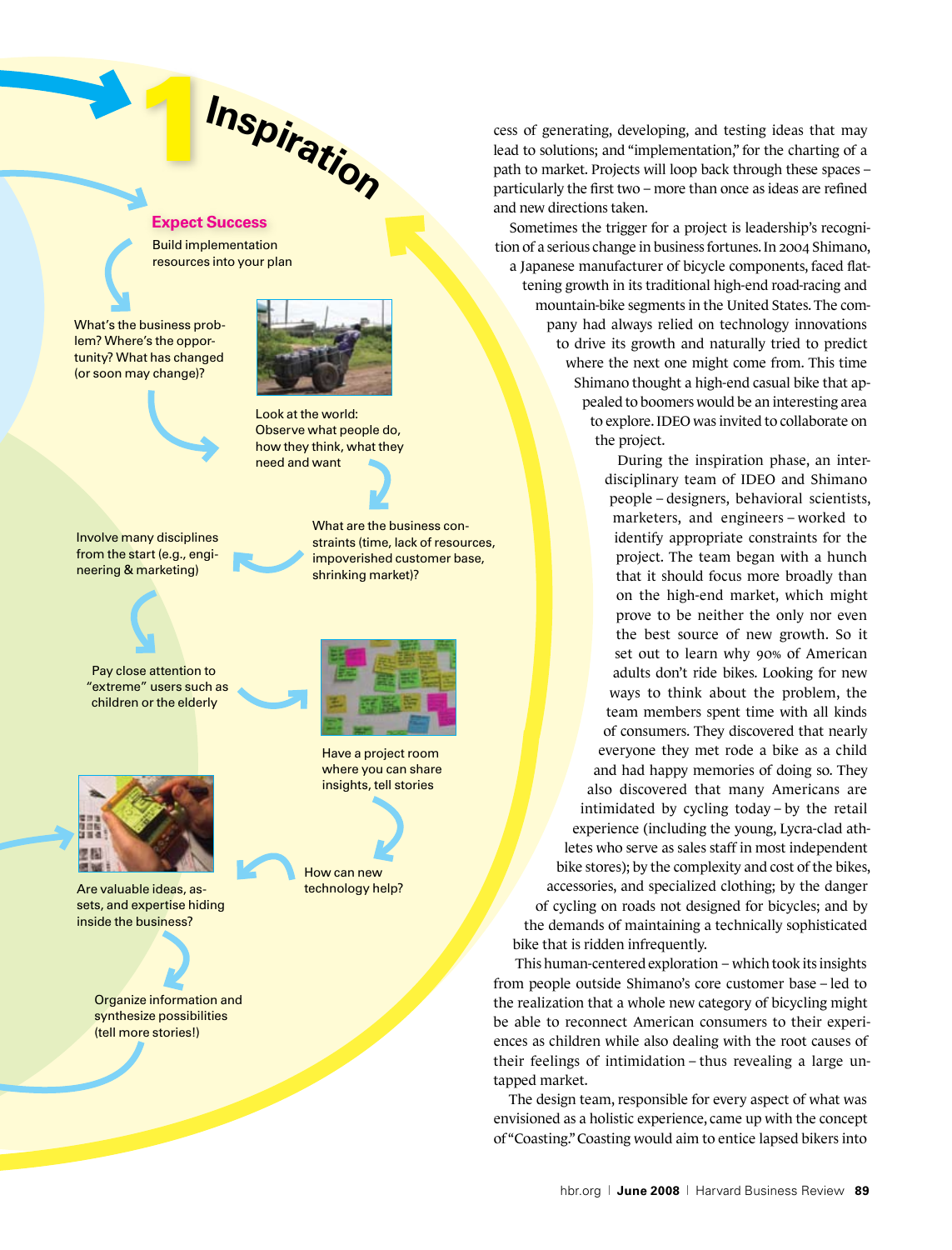

an activity that was simple, straightforward, and fun. Coasting bikes, built more for pleasure than for sport, would have no controls on the handlebars, no cables snaking along the frame. As on



A SKETCH **(left, seat plus helmet**  storage) and a **PROTOTYPE** (middle) **show elements of Coasting bicycles. Shimano's Coasting** WEBSITE **(right) points users to safe bike paths.**



would have expected the design team to be responsible for – the look of the bikes – was intentionally deferred to later in the development process, when the team created a reference design to

the earliest bikes many of us rode, the brakes would be applied by backpedaling. With the help of an onboard computer, a minimalist three gears would shift automatically as the bicycle gained speed or slowed. The bikes would feature comfortably padded seats, be easy to operate, and require relatively little maintenance.

Three major manufacturers – Trek, Raleigh, and Giant – developed new bikes incorporating innovative components from Shimano. But the design team didn't stop with the bike itself. In-store retailing strategies were created for independent bike dealers, in part to alleviate the discomfort that biking novices felt in stores designed to serve enthusiasts. The team developed a brand that identified Coasting as a way to enjoy life. ("Chill. Explore. Dawdle. Lollygag. First one there's a rotten egg.") And it designed a public relations campaign – in collaboration with local governments and cycling organizations – that identified safe places to ride.

Although many others became involved in the project when it reached the implementation phase, the application of design thinking in the earliest stages of innovation is what led to this complete solution. Indeed, the single thing one

inspire the bike companies' own design teams. After a successful launch in 2007, seven more bicycle manufacturers signed up to produce Coasting bikes in 2008.

# **Taking a Systems View**

Many of the world's most successful brands create breakthrough ideas that are inspired by a deep understanding of consumers' lives and use the principles of design to innovate and build value. Sometimes innovation has to account for vast differences in cultural and socioeconomic conditions. In such cases design thinking can suggest creative alternatives to the assumptions made in developed societies.

India's Aravind Eye Care System is probably the world's largest provider of eye care. From April 2006 to March 2007 Aravind served more than 2.3 million patients and performed more than 270,000 surgeries. Founded in 1976 by Dr. G. Venkataswamy, Aravind has as its mission nothing less than the eradication of needless blindness among India's population, including the rural poor, through the effective delivery of superior ophthalmic care. (One of the company's slogans is "Quality is for everyone.") From 11 beds in Dr. Venkataswamy's home, Ara-

# How to Make Design Thinking Part of the Innovation Drill

#### **Begin at the beginning.**

Involve design thinkers at the very start of the innovation process, before any direction has been set. Design thinking will help you explore more ideas more quickly than you could otherwise.

#### **Take a human-centered**

**approach.** Along with business and technology considerations, innovation should factor in human behavior, needs, and preferences. Human-centered design thinking – especially when it includes research based on direct observation – will capture unexpected insights and produce innovation that more precisely reflects what consumers want.

#### **Try early and often.**

Create an expectation of rapid experimentation and prototyping. Encourage teams to create a prototype in the first week of a project. Measure progress with a metric such as average time to first prototype or number of consumers exposed to prototypes during the life of a program.

#### **Seek outside help.**

Expand the innovation ecosystem by looking for opportunities to co-create with customers and consumers. Exploit Web 2.0 networks to enlarge the effective scale of your innovation team.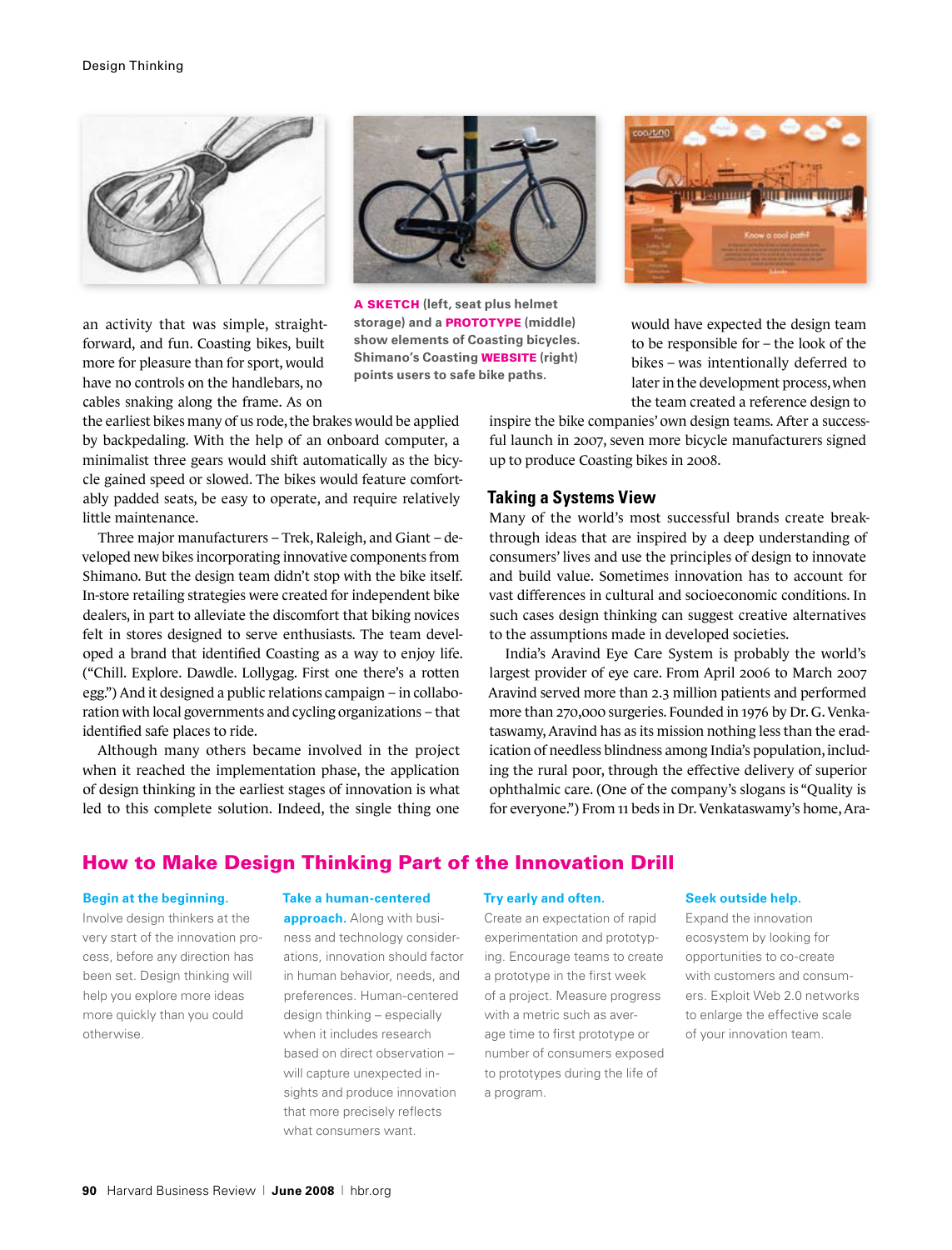

vind has grown to encompass five hospitals (three others are under Aravind management), a plant that manufactures ophthalmic products, a research foundation, and a training center.

Aravind's execution of its mission and



**ARAVIND'S outreach to rural patients frequently brings basic DIAGNOSTIC TOOLS (left and center) and an advanced satellitelinked TELEMEDICINE TRUCK (right) to remote areas of India.**



treatment to one of its urban facilities and then home again. Over the years it has bolstered its diagnostic capabilities in the field with telemedicine trucks, which enable doctors back at Aravind's hospitals to participate in care decisions.

model is in some respects reminiscent of Edison's holistic concept of electric power delivery. The challenge the company faces is logistic: how best to deliver eye care to populations far removed from the urban centers where Aravind's hospitals are located. Aravind calls itself an "eye care system" for a reason: Its business goes beyond ophthalmic care per se to transmit expert practice to populations that have historically lacked access. The company saw its network of hospitals as a beginning rather than an end.

Much of its innovative energy has focused on bringing both preventive care and diagnostic screening to the countryside. Since 1990 Aravind has held "eye camps" in India's rural areas, in an effort to register patients, administer eye exams, teach eye care, and identify people who may require surgery or advanced diagnostic services or who have conditions that warrant monitoring.

In 2006 and early 2007 Aravind eye camps screened more than 500,000 patients, of whom nearly 113,000 required surgery. Access to transportation is a common problem in rural areas, so the company provides buses that take patients needing further In recent years Aravind's analysis of its screening data has led to specialized eye camps for certain demographic groups, such as school-age children and industrial and government workers; the company also holds camps specifically to screen for eye diseases associated with diabetes. All these services are free for the roughly 60% of patients who cannot afford to pay.

In developing its system of care, Aravind has consistently exhibited many characteristics of design thinking. It has used as a creative springboard two constraints: the poverty and remoteness of its clientele and its own lack of access to expensive solutions. For example, a pair of intraocular lenses made in the West costs \$200, which severely limited the number of patients Aravind could help. Rather than try to persuade suppliers to change the way they did things, Aravind built its own solution: a manufacturing plant in the basement of one of its hospitals. It eventually discovered that it could use relatively inexpensive technology to produce lenses for \$4 a pair.

Throughout its history – defined by the constraints of poverty, ignorance, and an enormous unmet need – Aravind has built a systemic solution to a complex social and medical problem.

# **Blend big and small**

**projects.** Manage a portfolio of innovation that stretches from shorter-term incremental ideas to longer-term revolutionary ones. Expect business units to drive and fund incremental innovation, but be willing to initiate revolutionary innovation from the top.

#### **Budget to the pace of**

**innovation.** Design thinking happens quickly, yet the route to market can be unpredictable. Don't constrain the pace at which you can innovate by relying on cumbersome budgeting cycles. Be prepared to rethink your funding approach as projects proceed and teams learn more about opportunities.

### **Find talent any way you can.**

Look to hire from interdisciplinary programs like the new Institute of Design at Stanford and progressive business schools like Rotman, in Toronto. People with more-conventional design backgrounds can push solutions far beyond your expectations. You may even be able to train nondesigners with the right attributes to excel in design-thinking roles.

#### **Design for the cycle.**

In many businesses people move every 12 to 18 months. But design projects may take longer than that to get from day one through implementation. Plan assignments so that design thinkers go from inspiration to ideation to implementation. Experiencing the full cycle builds better judgment and creates great long-term benefits for the organization.